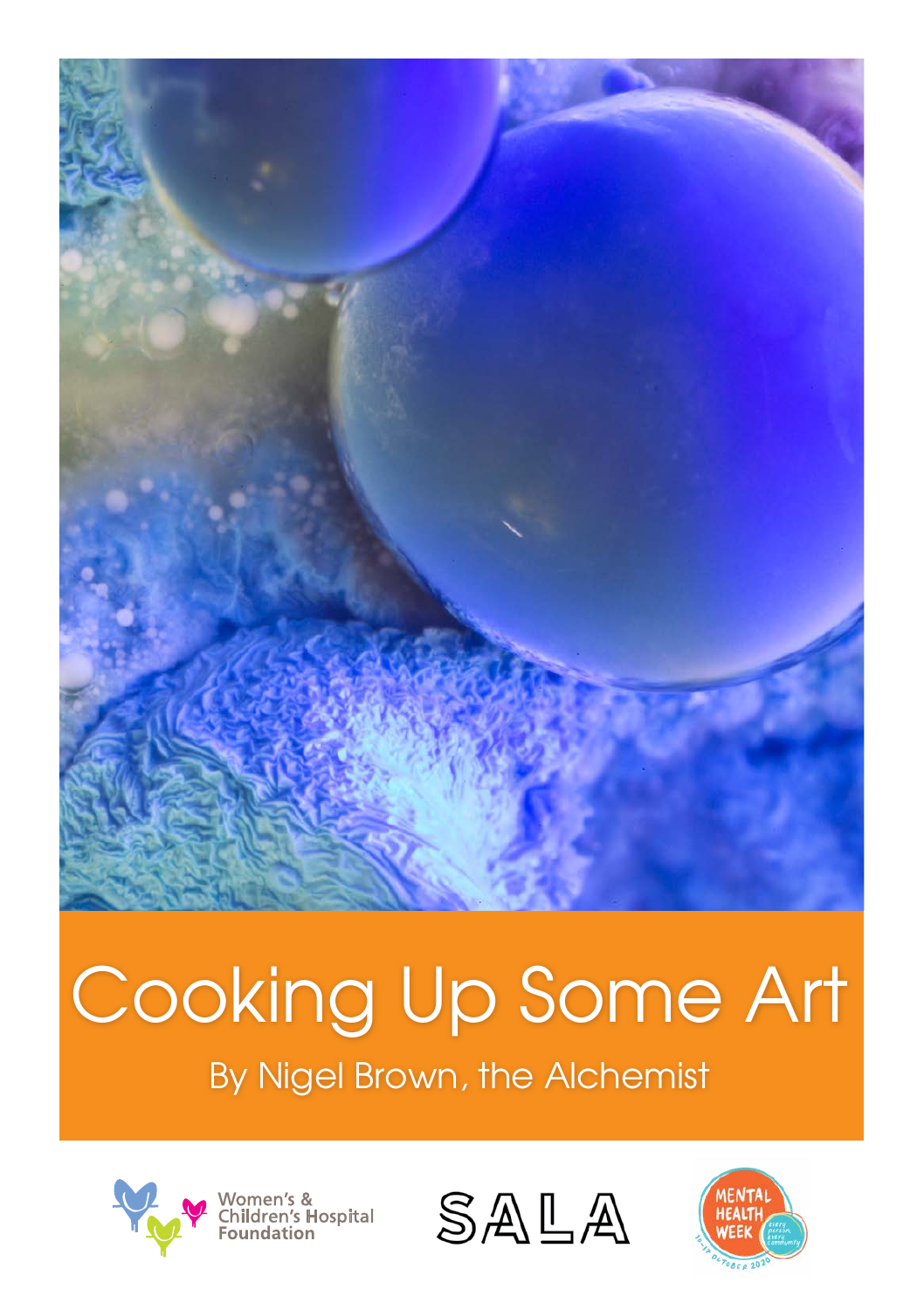Nigel (aka the Alchemist) is a single father of two awesome boys, self-taught photographer, lover of science and willing student of life. He likes taking long walks in industrial areas (beaches are so last year), roasting tofu over an open fire, searching random haystacks for needles and dancing in hailstorms. Now, not all of that is true, and yet it epitomizes the man he is to the fullest. However, when it comes to creating art, that whimsical side melds with a serious and profound purpose.

"*Having been in hospitals as both a patient and a father, I understand that they can be places of introspection, of worry and confusion. My work aims to give hope during these times through curiosity and the realisation that things are not always as they appear on the surface, inspiring people to re-examine what is possible when they look at life from a different point of view. The work itself is a series of bright colourful flowing abstracts that can be appreciated by children and adults alike. They are made from everyday household chemicals such as milk, oil, surface cleaners, detergents and so on. They resemble nothing like what you would expect from such boring utilitarian things and so I ask the question: What areas in your life, seemingly undesirable, can you transform to be something more?*"



Image: *Bursting Through* Image: *Velvet Vortex*

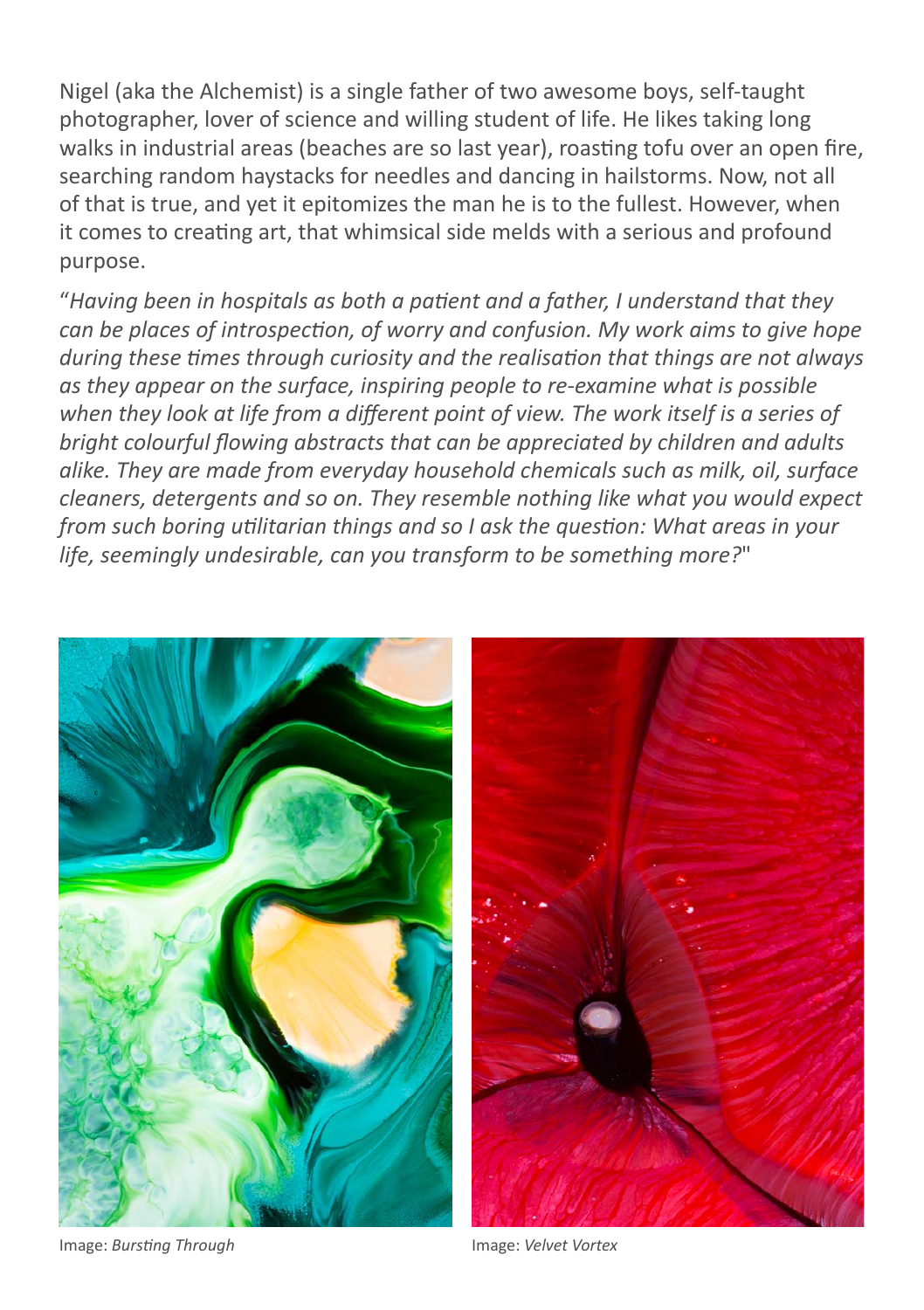Nigel says his work was born from suffering severe depression. By experimenting with unconventional materials to create unworldly magical designs it has provided Nigel a gateway to a happier life -"*If I can provide that same gateway for just one kid doing it tough... I don't have the right words for what that would mean except to say... wow*".

Nigel receives huge satisfaction exhibiting his artworks in hospitals, knowing that his art can in some small way help people who are suffering. "*The positive feedback he has received from a recent exhibition at Flinders Hospital fills me with joy and pride*".

As well as creating and exhibiting, Nigel provides a service where businesses can hire his unique artworks for showrooms, office spaces or events.

To learn more about Nigel's art practice, visit: www.alchemist.net.au

Women's & Children's Hospital Foundation is pleased to recognise this exhibition for Mental Health Week 2020. This year the focus is Every Person, Every Community. Your mental health is just as important as your physical health. Let's take care of it together.



Image: detail of *In the Mix*